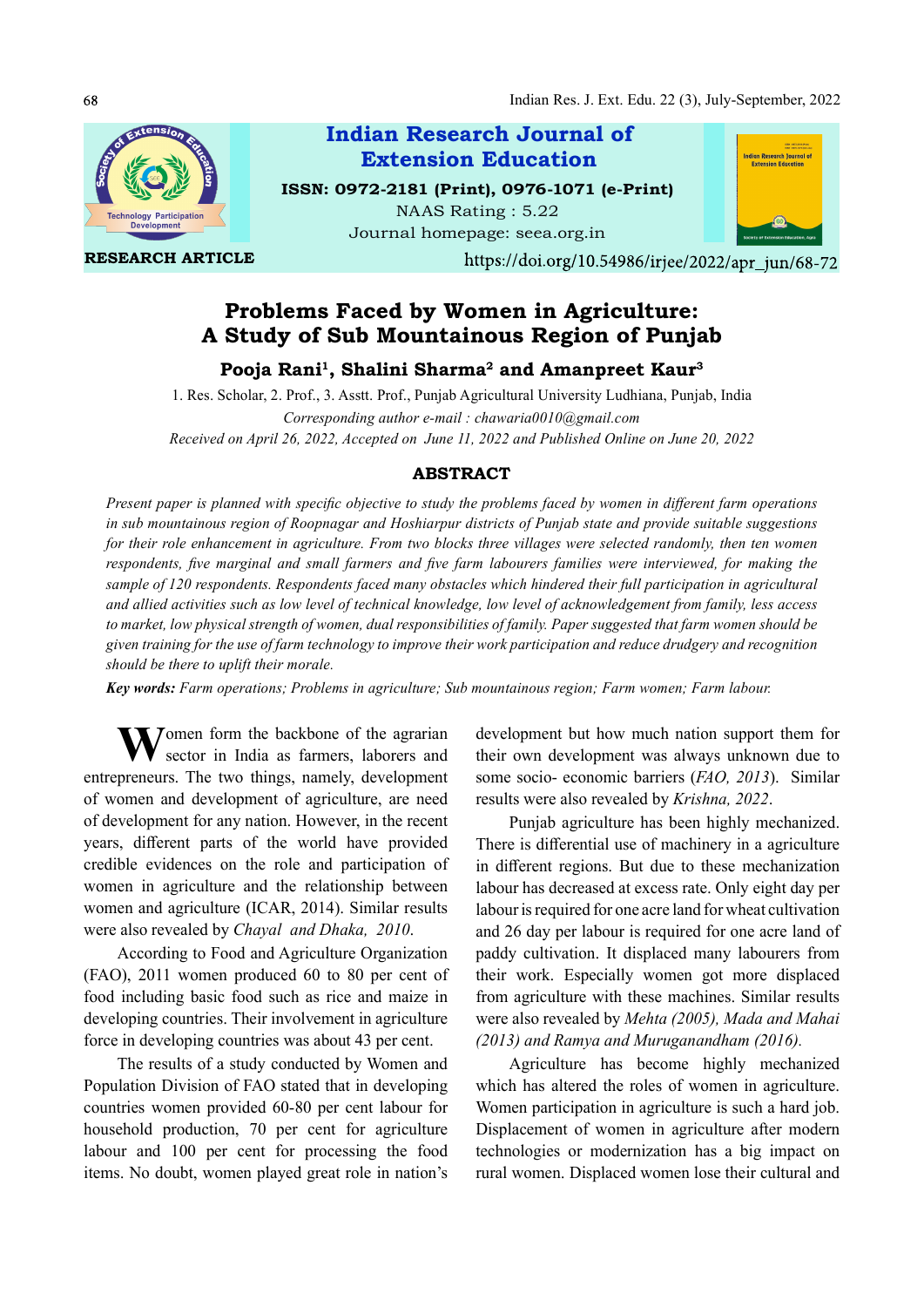social identity after displacement. They were forced to move and change their traditional and manual type of work or livelihood. The country needs new strategies to resolve the problems of these displaced women (Asthana, 2012; Mishra , 2014 and Kumar and Mishra 2018).

Science and technology were made a very important part of daily living. This science and technologies resolve many problems of rural women's life. The budget for Ministry of Agriculture has been increased from Rs 57,600 crore in 2018-19 to Rs 1,40,764 crore in 2019-20. The total allocation for women farmers was just 2 per cent of the total expenditure for the same year. This amount is too little. Through policy interventions, remedies and programme development we are able to address the constraints faced by women in agriculture or enhance their role in agriculture. These all efforts not only improve the living pattern of farm women but also it is the best step for the well-being of society (Tiwari, 2020).

### METHODOLOGY

The study was conducted in sub mountainous region of Punjab. Multistage random sampling technique was used. Two districts viz. Roopnagar and Hoshiarpur were randomly selected. Then two blocks were randomly selected from each district and from each block three villages were selected. Ten women respondents, five marginal and small farmers and five farm women labourers families were interviewed with the help of a structured interview schedule, making the sample of 120 respondents. There were many obstacles which were faced by respondents that hinders full involvement of respondents in agricultural and allied activities. These problems were ranked according to the mean score responses with the statements whether they agree, neutral and disagree with the particular problem.

## RESULTS AND DISCUSSION

Women in India are the backbone of the society and important resource in agriculture and rural economy. Traditionally, women have always played an important role in agriculture - as farmers, co-farmers, wage labours and managers of farms. The multiple role of women leads to a significant contribution in real terms to be productive system. Agriculture prima facie is considered to be a male dominated activity

and females working in the field are treated just as, helpers. Despite sharing the equal hand with husband, farm women faced many problems & constraints, difficulties, many faced sexual assaults  $\&$  abuse inside the household situation and outside of their households too. Farm women played significant role in working women population in our rural area. Similar results were also revealed by Sing et al. 2018.

Data given in Table 1 revealed that half of

Table 1. Distribution of respondents according to their socio- economic profile

|                      | Farm     | Farm             |         |                        |  |
|----------------------|----------|------------------|---------|------------------------|--|
| SE profile           | women    | Labourer         | Overall | Z-value                |  |
|                      | $(n=60)$ | $(n=60)$         | (120)   |                        |  |
| Age                  |          |                  |         |                        |  |
|                      | 12       | 8                | 20      |                        |  |
| Up-to $25$           | (20.00)  | (13.33)          | (16.66) | $0.9797$ <sup>ns</sup> |  |
| $26 - 50$            | 29       | 30               | 59      | $0.1826^{ns}$          |  |
|                      | (48.33)  | (50.00)          | (49.16) |                        |  |
| 51-75                | 19       | 22               | 41      | $0.5774^{ns}$          |  |
|                      | (31.67)  | (36.67)          | (34.16) |                        |  |
| Average Age          | 39       | 42               |         | 41                     |  |
| Caste                |          |                  |         |                        |  |
| General              | 30       | $\overline{4}$   | 34      | $5.27**$               |  |
|                      | (50.00)  | (6.67)           | (28.33) |                        |  |
| <b>SCs</b>           | 9        | 29               | 38      | $3.92**$               |  |
|                      | (15.00)  | (48.33)          | (31.66) |                        |  |
| <b>BCs</b>           | 21       | 27               | 48      | $1.12^{NS}$            |  |
|                      | (35.00)  | (45.00)          | (40.00) |                        |  |
| Annual family income |          |                  |         |                        |  |
| 50,000 -1,00,000     | 7        | 55               | 62      | $8.76**$               |  |
|                      | (11.67)  | (91.67)          | (51.66) |                        |  |
| 1,00,000-1,50,000    | 18       | 5                | 23      | $3.01**$               |  |
|                      | (30.00)  | (8.33)           | (19.16) |                        |  |
| 1,50,000-2,00,000    | 10       |                  | 10      | $3.30**$               |  |
|                      | (16.67)  |                  | (16.67) |                        |  |
| 2,00,000-2,50,000    | 11       |                  | 11      | $3.47**$               |  |
|                      | (18.33)  |                  | (18.33) |                        |  |
| 2,50,000-3,00,000    | 8        |                  | 8       | $2.92*$                |  |
| 3,00,000 and         | (13.33)  |                  | (13.33) |                        |  |
| above                | 6        |                  | 6       | $2.51^{NS}$            |  |
|                      | (10.00)  |                  | (10.00) |                        |  |
| Average Annual       |          |                  |         |                        |  |
| family income        | 95,000   | Rs.66,422 69,243 |         |                        |  |
| (Rs.)                |          |                  |         |                        |  |

Note-Figures in the parentheses indicate percentage \*\*Significant at 1% level, \*Significant at 5% level NS - non significance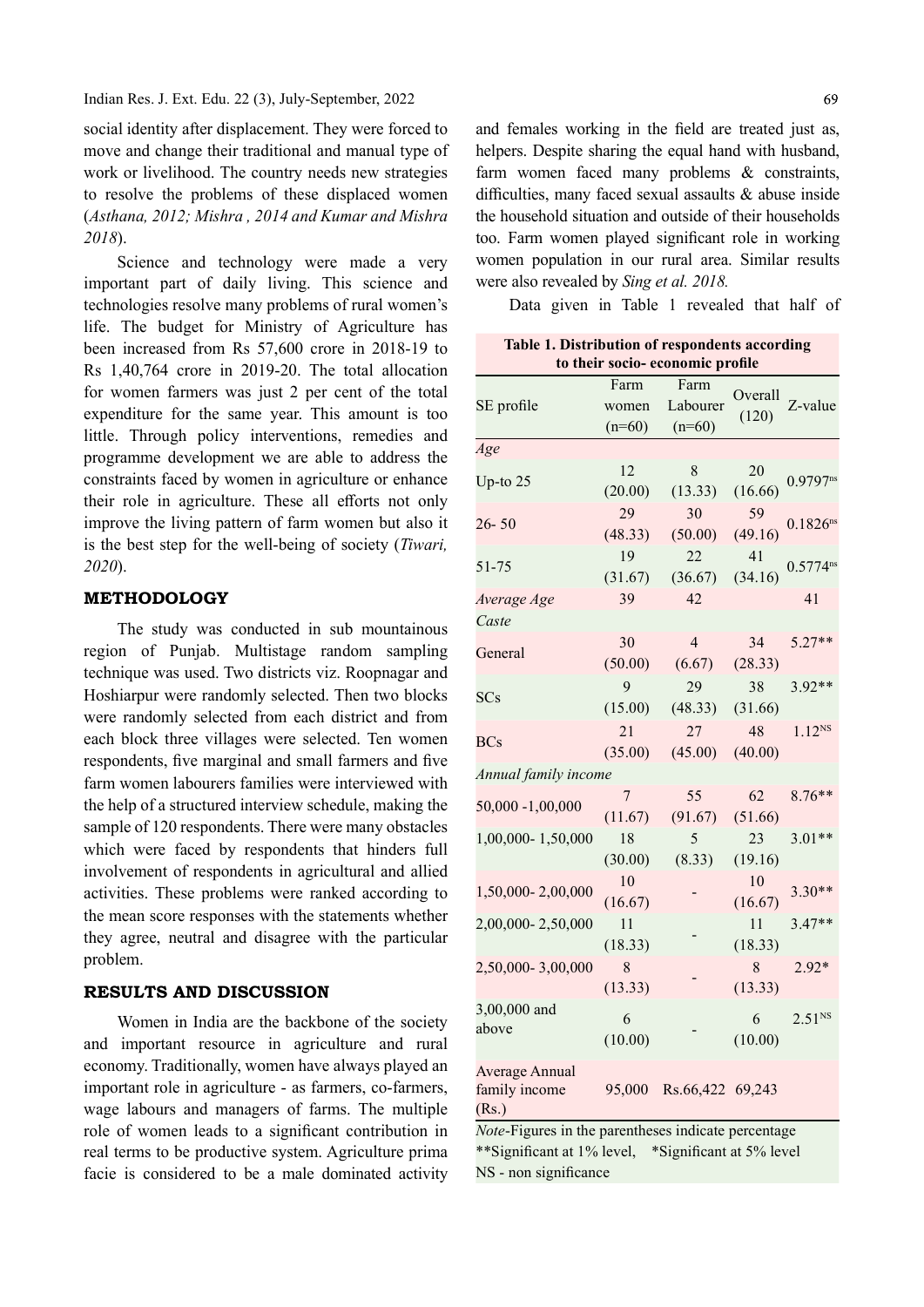the respondents (48.33% farm women and 50% farm labourer) belonged to 26-50 years age group. Average age for farm women was 39 years and for farm labourers, it was 42 years. Overall average age was 41 years for both the categories. No significant difference found between the age of respondents for the both categories. Half of the farm women belonged to general castes and 48.33 per cent farm labourer belonged to scheduled castes indicating the fact that a significant majority of the farm women belonged to general castes whereas farm labourers were mostly either SCs or BCs. Regarding annual family income it was found that farm women earned fifty thousand to three lakh rupees whereas, labour class families earned just in thousand and very few earned up to Rs. 1.5 lakh. A significant difference was found between income of farm women and farm labourers.

Farm women faced many problems in their daily life. With the highest mean score low level of technological knowledge was the biggest problem for the farm women which hinders their full involvement in agriculture. After green revolution technological knowledge was the need of every farmer. Ninety-eight per cent of farm women had problem in operating the modern agricultural equipment. Low level of acknowledgement from family was the second highest ranked problem to whom 66.67 per cent of farm women were fully agree which means no one from family's respect farm women after their hard work. Less access to marketing infrastructure ranked third with the mean score 2.40. Farm women had less access to markets. Due to male dominance, there was no permission for farm

women to go outside from their houses. Low physical strength for some agriculture activities ranked IV<sup>th</sup> with the mean score 2.25. More than half (56.67%) of them were agreed with this problem. Lack of female extension worker  $(X<sup>th</sup>)$ , less exposure to mass media  $(XI<sup>th</sup>)$  and less sharing in household chores (XII<sup>th</sup>) ranked last. Farm women had good exposure to mass media (Table 2).

According to the responses of farm labourers the obstacles faced by them were ranked in Table 3. Due to mechanization the traditional way of agriculture has changing continuously. For operating new technologies there was a need of proper technical knowledge about new implements. But due to low level of education labourer class had less knowledge about it. So, with the mean score 2.96 this obstacle ranked first. With the mean score 2.88 low level of acknowledgement from family ranked second. After working for many hours to fulfill the needs of family members no one gave them credit for that. She always under estimated by the family members which lower their self-confidence. As farm labourers were not owner of any land they just worked as a labour. They had lack of knowledge about marketing infrastructure which ranked IIIrd with the mean score 2.86. According to them all the family members belonged to working class, no one was ready for taking care of their children after them which diverted their mind from work (Ranked IV<sup>th</sup>). No cooperation from husband and family ranked last in obstacles list. All the family members of farm labour were belonged to working class so they understand how difficult job she had done.

Respondents were asked to give some suggestions

| Table 2. Distribution of farm women on the basis of problems they faced |            |           |                |           |                |  |
|-------------------------------------------------------------------------|------------|-----------|----------------|-----------|----------------|--|
| Obstacles                                                               | Agree      | Neutral   | Disagree       | <b>MS</b> | Rank           |  |
| Low level of acknowledgement from family                                | 40(66.67)  | 20(33.33) |                | 2.67      | $\mathbf{I}$   |  |
| Less technical knowledge                                                | 59 (98.33) | 1(1.67)   | $\blacksquare$ | 2.98      | I              |  |
| No cooperation from husband and family                                  | 18(30.00)  | 17(28.33) | 25(41.66)      | 1.88      | IX             |  |
| Role conflict                                                           | 14(23.33)  | 35(58.33) | 11(18.33)      | 2.05      | <b>VIII</b>    |  |
| Less access to marketing Infrastructure                                 | 31(51.67)  | 21(35.00) | 9(15.00)       | 2.4       | Ш              |  |
| Lack of female extension worker                                         | 12(20.00)  | 31(51.66) | 14(23.33)      | 1.87      | X              |  |
| Less sharing in child rearing                                           | 24(40.00)  | 26(43.33) | 10(16.67)      | 2.23      | V              |  |
| Less time for personal care                                             | 25(41.67)  | 14(23.33) | 21(35.00)      | 2.06      | <b>VII</b>     |  |
| Less sharing in household chores                                        | 2(3.33)    | 18(30.00) | 40(66.67)      | 1.36      | XII            |  |
| Credit taken by others                                                  | 15(25.00)  | 40(66.67) | 5(8.33)        | 2.16      | VI <sup></sup> |  |
| Lack of free time                                                       | 16(26.67)  | 32(53.33) | 12(20.00)      | 2.06      | <b>VII</b>     |  |
| Low physical strength for some agriculture activities                   | 34 (56.67) | 7(11.67)  | 19(31.67)      | 2.25      | IV             |  |
| Less exposure to mass media                                             | 16(26.67)  | 11(18.33) | 33 (55.00)     | 1.71      | XI             |  |

Note-Figures in the parentheses indicate percentage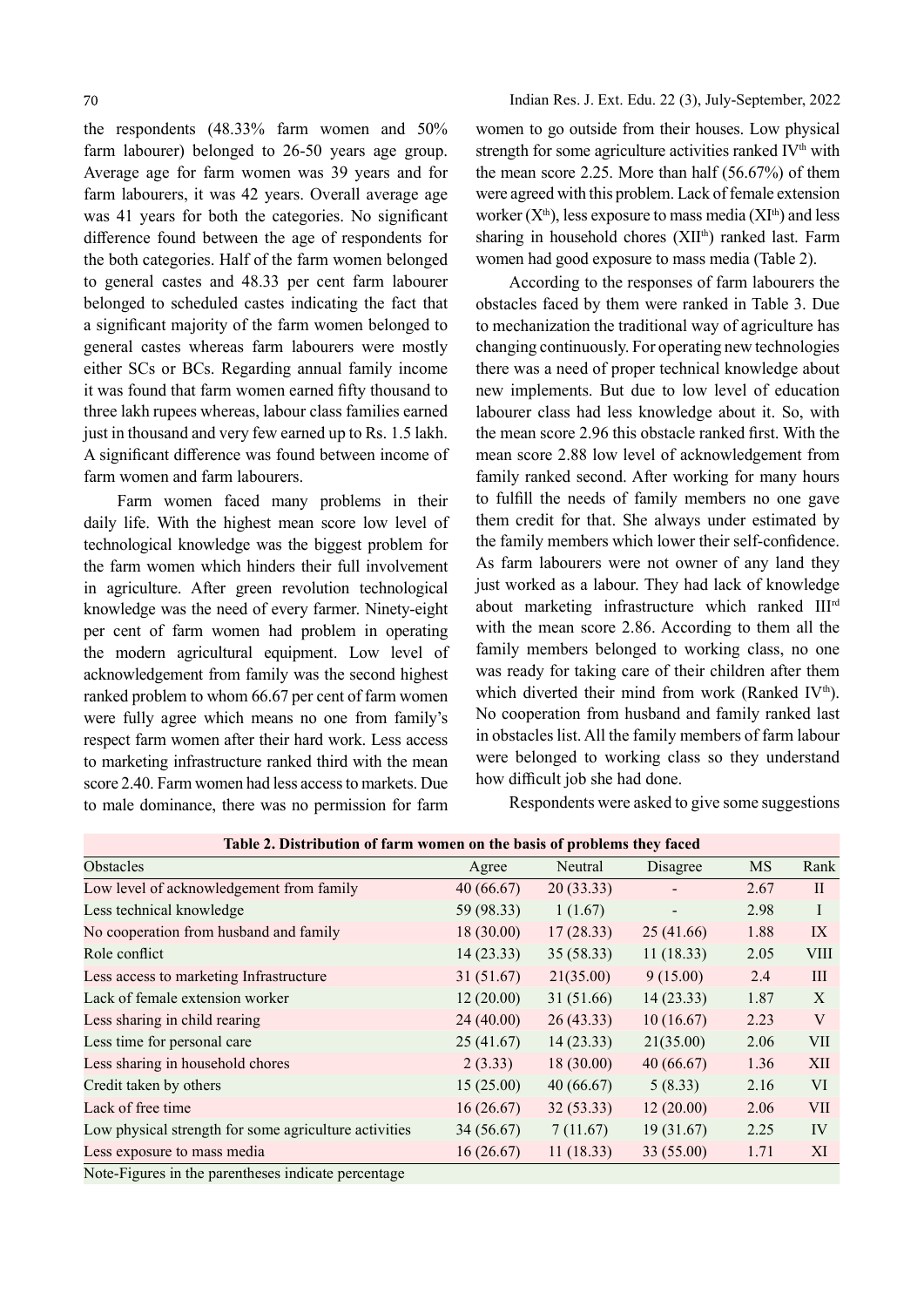| Table 2. Distribution of farm women on the basis of problems they faced |            |            |           |           |             |  |  |
|-------------------------------------------------------------------------|------------|------------|-----------|-----------|-------------|--|--|
| Obstacles                                                               | Agree      | Neutral    | Disagree  | <b>MS</b> | Rank        |  |  |
| Low level of acknowledgement from family                                | 40(66.67)  | 20(33.33)  |           | 2.67      | $\rm II$    |  |  |
| Less technical knowledge                                                | 59 (98.33) | 1(1.67)    |           | 2.98      | I           |  |  |
| No cooperation from husband and family                                  | 18(30.00)  | 17(28.33)  | 25(41.66) | 1.88      | IX          |  |  |
| Role conflict                                                           | 14(23.33)  | 35(58.33)  | 11(18.33) | 2.05      | <b>VIII</b> |  |  |
| Less access to marketing Infrastructure                                 | 31(51.67)  | 21(35.00)  | 9(15.00)  | 2.4       | III         |  |  |
| Lack of female extension worker                                         | 12(20.00)  | 31 (51.66) | 14(23.33) | 1.87      | X           |  |  |
| Less sharing in child rearing                                           | 24(40.00)  | 26(43.33)  | 10(16.67) | 2.23      | V           |  |  |
| Less time for personal care                                             | 25(41.67)  | 14(23.33)  | 21(35.00) | 2.06      | VII         |  |  |
| Less sharing in household chores                                        | 2(3.33)    | 18(30.00)  | 40(66.67) | 1.36      | XII         |  |  |
| Credit taken by others                                                  | 15(25.00)  | 40(66.67)  | 5(8.33)   | 2.16      | <b>VI</b>   |  |  |
| Lack of free time                                                       | 16(26.67)  | 32(53.33)  | 12(20.00) | 2.06      | <b>VII</b>  |  |  |
| Low physical strength for some agriculture activities                   | 34 (56.67) | 7(11.67)   | 19(31.67) | 2.25      | IV          |  |  |
| Less exposure to mass media                                             | 16(26.67)  | 11(18.33)  | 33(55.00) | 1.71      | XI          |  |  |
| Note-Figures in the parentheses indicate percentage                     |            |            |           |           |             |  |  |

Table 2. Distribution of farm women on the basis of problems they faced

| Table 3. Distribution of farm labourers on the basis of problems they faced |            |            |                          |      |              |  |  |
|-----------------------------------------------------------------------------|------------|------------|--------------------------|------|--------------|--|--|
| Obstacles                                                                   | Agree      | Neutral    | Disagree                 | MS   | Rank         |  |  |
| Low level of acknowledgement from family                                    | 47 (78.33) | 16(26.67)  |                          | 2.88 | $\mathbf{I}$ |  |  |
| Less technical knowledge                                                    | 58 (96.67) | 2(3.33)    | $\overline{\phantom{a}}$ | 2.96 | $\bf{I}$     |  |  |
| No cooperation from husband and family                                      | 14(23.33)  | 34(56.67)  | 12(20.00)                | 2.03 | XI           |  |  |
| Role conflict                                                               | 37(61.67)  | 23(38.33)  |                          | 2.61 | VI           |  |  |
| Less access to marketing infrastructure                                     | 52(86.67)  | 8 (13.33)  | $\overline{\phantom{a}}$ | 2.86 | III          |  |  |
| Lack of female extension worker                                             | 21(35.00)  | 32(53.33)  | 7(11.67)                 | 2.23 | X            |  |  |
| Less sharing in child rearing                                               | 42(70.00)  | 18(30.00)  |                          | 2.70 | IV           |  |  |
| Less time for personal care                                                 | 32(53.33)  | 26(43.33)  | 2(3.33)                  | 2.50 | VII          |  |  |
| Less sharing in household chores                                            | 30(50.00)  | 30(50.00)  |                          | 2.50 | <b>VII</b>   |  |  |
| Credit taken by others                                                      | 30(50.00)  | 30(50.00)  | $\overline{\phantom{a}}$ | 2.50 | <b>VII</b>   |  |  |
| Lack of free time                                                           | 22(36.67)  | 31 (51.67) | 7(11.67)                 | 2.25 | IX           |  |  |
| Low physical strength for some agriculture activities                       | 39(65.00)  | 21(35.00)  |                          | 2.65 | V            |  |  |
| Less exposure to mass media                                                 | 23(38.33)  | 30(50.00)  | 7(11.67)                 | 2.26 | <b>VIII</b>  |  |  |
| Note-Figures in the parentheses indicate percentage                         |            |            |                          |      |              |  |  |

for their role enhancement. Farm women suggested that there should be formation of farmer producer organizations (FPO) (Ranked I<sup>st</sup>) at village level which could resolve their problems and keep them abreast with the latest information regarding agricultural and allied activities. Access to extension services and training ranked second with mean score 2.78. They further suggested more training should be provided to farm women which will enhance their full involvement in agriculture. There should be more exposure to new technologies (Ranked III<sup>rd</sup>) as opined by them. Subject matter specialist (Ranked IV<sup>th</sup>) was another need of farm women. They said training should be provided by the subject matter specialist who understand their needs and who gave all possible suggestions for resolving any problem. Strengthening of agency aspect and access to marketing facilities ranked similar by the farm women. Access to institutional credit (RankedVI<sup>th</sup>), provision of female extension workers (Ranked VIIth), support from husband and family (Ranked VIII<sup>th</sup>), access to subsidy (Ranked  $IX<sup>th</sup>$ ) and more exposure to mass media (Ranked  $X<sup>th</sup>$ ) were some other suggestions given by them.Same question was probed to farm labourers and the suggestions such as formation of FPOs (Ranked  $I^{st}$ ), subject matter specialist for respondents (Ranked IV<sup>th</sup>), access to marketing facilities (Ranked V<sup>th</sup>), access to institutional credit (Ranked  $VI<sup>th</sup>$ ) and more mass media exposure (Ranked  $X<sup>th</sup>$ ) were the same suggestions as